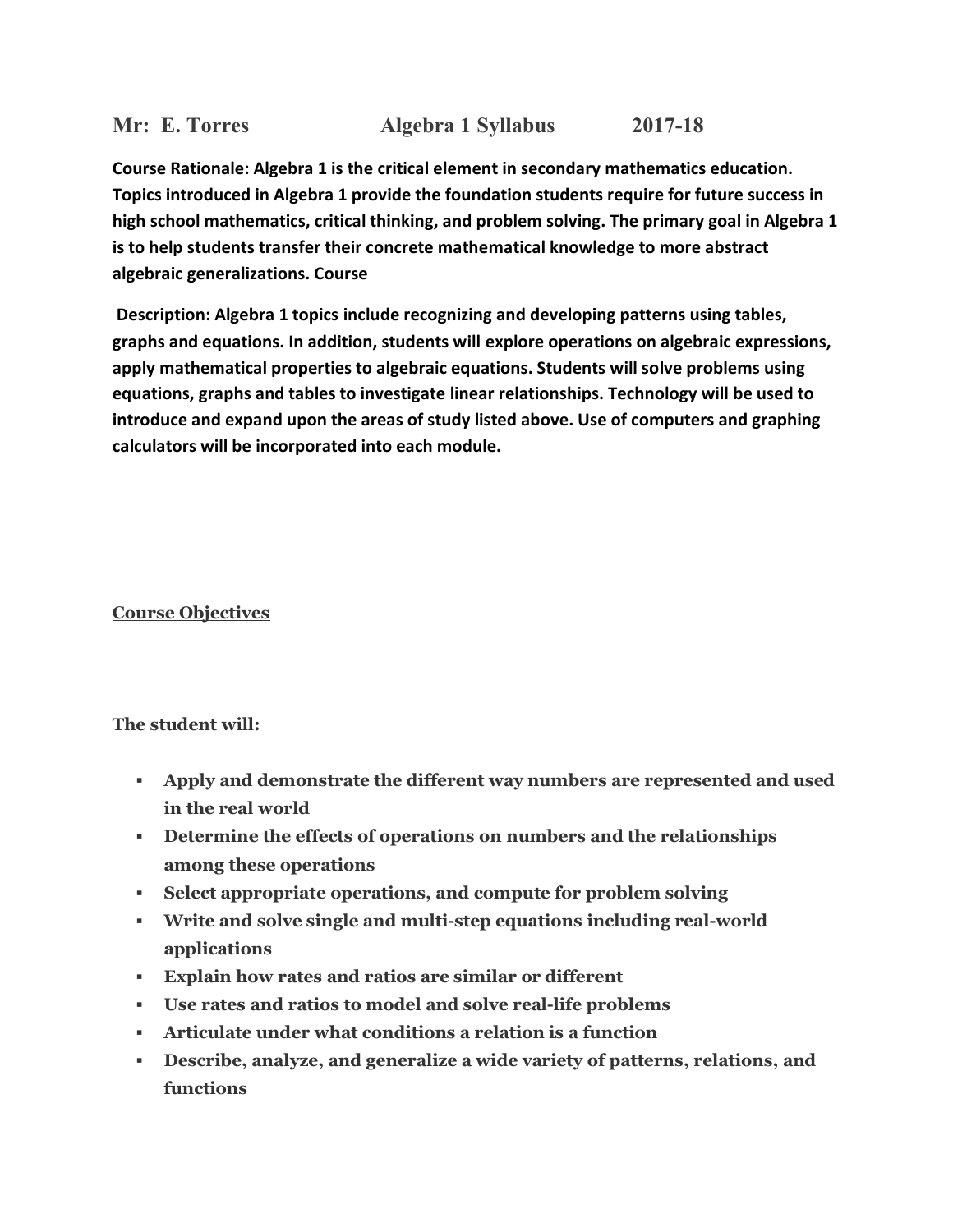- § **Display representations of a functions (equations, graphs, and tables)**
- § **Connect representations of a function in a real world context and communicate mathematical thinking**
- § **Solve systems of equations using various methods**
- § **Use inequalities in an applied application to solve/evaluate real world data**
- § **Identify, graph and analyze an exponential growth and decay function**
- § **Apply various types of factoring methods to solve real-world problems**
- § **Graph, analyze and solve quadratic equations**
- § **Explain the concept of radical functions as applied to Geometry**
- § **Explain the concept of rational functions as applied to a specific real-world situations**
- § **Find probabilities of simple and compound events**
- § **Analyze, create, display and interpret data using statistical methods**

#### **First Semester:**

**Unit 1: Basic operations Lesson 01: Order of operations (PEMDAS) Lesson 02: Negative numbers, opposites, absolute values Inequalities Lesson 03: Review of sign rules for arithmetic operations Unit multipliers Lesson 04: Evaluating algebraic expressions Combining like terms Lesson 05: Evaluating expressions that distribute negative numbers Nested groups Lesson 06: \*Putting it all together with fractions Unit 1 review Unit 1 test Unit 2: Solving linear equations Lesson 01: Solving one-step linear equations Lesson 02: Solving two-step linear equations Lesson 03: Solving linear equations by combining like terms Solving multiple-step linear equations Lesson 04: Solving linear equations with variables on both sides Unit 2 review Unit 2 test Unit 3: Inequality basics Solving linear, single-variable inequalities Lesson 01: Inequality statements Lesson 02: Solving linear inequalities Cumulative review, unit 3 Unit 3 test Unit 4: Word problems (area, perimeter, percent) Solving abstract equations Lesson 01: Converting word expressions into algebraic expressions Solving simple word problems Lesson 02: Solving perimeter and area word problems Lesson 03: Percent problems Lesson 04: More area, perimeter, and percent problems Lesson 05: Solving abstract equations Cumulative review Unit 4 review Unit 4 test Unit 5: Relations and functions Lesson 01: The coordinate axes, reflections, and translations Lesson 02: Relations: domain and range Lesson 03: Functions: function notation Lesson 04: More practice with functions Lesson 05: Function word problems Constant rates of change Lesson 06: Graphical representations of functions Independent and dependent variables Cumulative review Unit 5 review Unit 5 test Unit 6: Graphing linear functions Lesson 1: Linear function definition Plotting points and verifying with a graphing calculator Lesson 2: Slope Lesson 3: Graphing a line given a point and a slope Slope-intercept form of a linear function Lesson 4: Converting linear functions to y = mx +**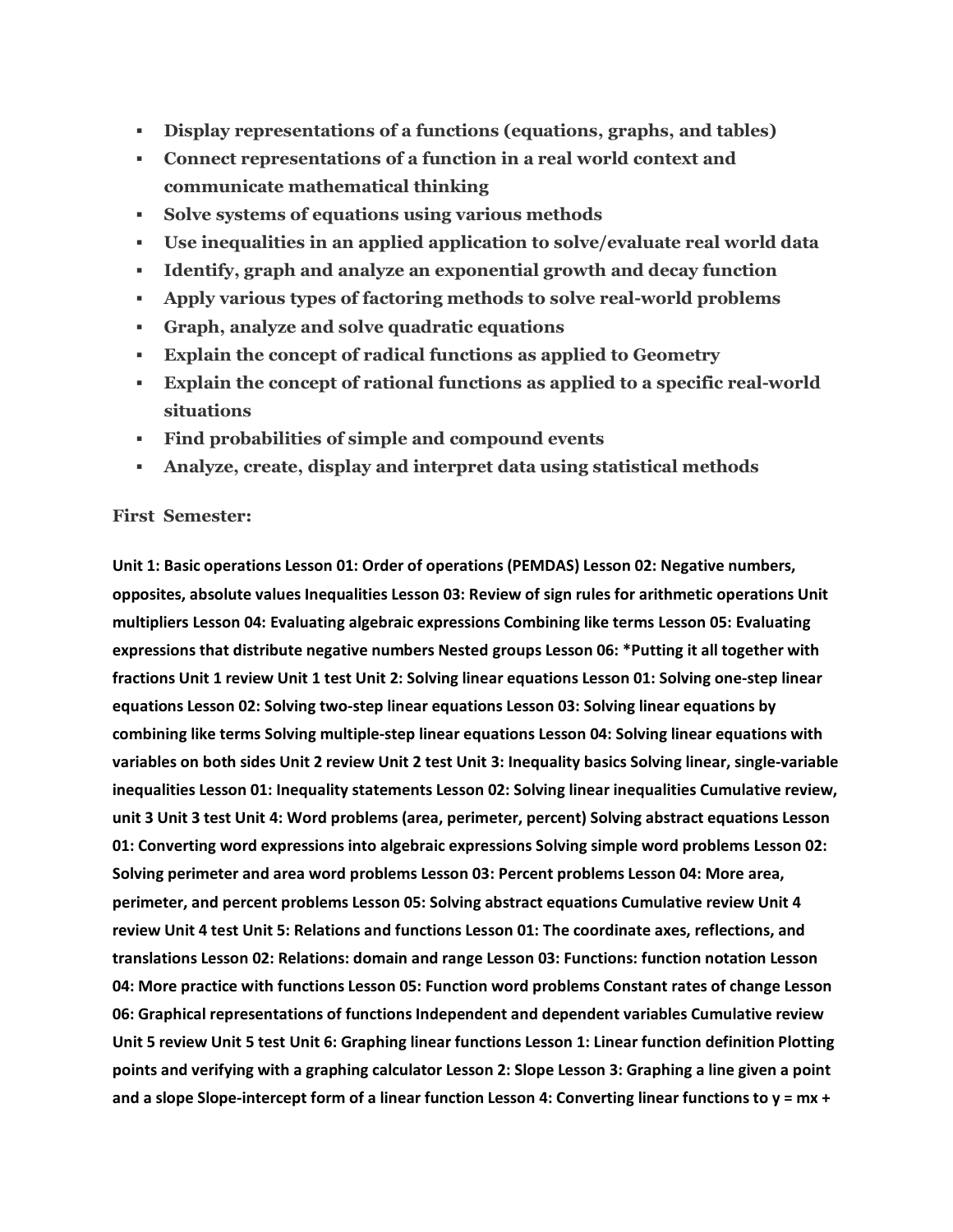**b form Verifying solutions to linear equations Lesson 5: Finding function rules given points in a chart Special cases of linear functions (vert., horiz., b =0) Lesson 6: Putting it all together: interpreting linear graphs Lesson 7: Comparing linear graphs using a graphing calculator Evaluating linear functions with a calculator Cumulative review Unit 6 review Unit 6 test Unit 7: More on writing linear functions Lesson 1: Writing the equation of a line given the slope and one other piece of information Lesson 2: Writing the equation of a line given two points Writing the equations of horizontal & vertical lines Lesson 3: Perpendicular and parallel lines Lesson 4: Linear function word problems Calculator tables Cumulative review Unit 7 review Unit 7 test Unit 8: Lines of best-fit, correlation Interpreting data Lesson 1: Manual scatter plots, correlation Lesson 2: Scatter plots and linear regression on a graphing calculator Lesson 3: Interpretation of linear data using a graphing calculator www.bluepelicanmath.com Cumulative review Unit 8 review Unit 8 test Unit 9: Systems of linear equations Lesson 1: The meaning of the solution to a system of linear equations Lesson 2. Solving two linear equations by graphing Lesson 3: Solving two linear equations by substitution Lesson 4: Solving two linear equations by elimination Lesson 5: Graphing calculator solutions of linear systems Lesson 6: Solving for two variables in word problems Cumulative review Unit 9 review Unit 9 test Unit 10: Direct and indirect variation Lesson 1: Direct variation Lesson 2. Indirect variation Unit 10 test Semester summary Semester review Semester test Enrichment Topics Topic A: Commutative, distributive, and associative properties Topic B: Inequality conjunctions and disjunctions Topic C: Two dimensional inequalities Topic D: Combining direct and indirect variations Topic E: Scientific notation Topic F: Greatest common factor (GCF) and least common multiple (LCM) Topic G: Derivation of the Quadratic Formula Topic H: Completing the square Topic I: Statistics Topic J: Real-world applications of parabolas and the other three conic sections**.

**Second Semester:**

**Unit 10: Exponential functions Lesson 1: Exponential functions (variables in the exponent) Lesson 2: Exponential functions; the natural number e; exponential inequalities Lesson 3: \*Applications of exponential functions Unit 10 cumulative review Unit 10 review Unit 10 test Unit 11: \*Logarithms Lesson 1: Logarithm fundamentals Lesson 2: Inverse of exponential function, log function, log graphs Lesson 3: Logarithm theorems Lesson 4: Solving log equations Lesson 5: Change of base Using logs to solve exponential equations & inequalities Lesson 6: \*Logarithm inequalities Lesson 7: \*Applications**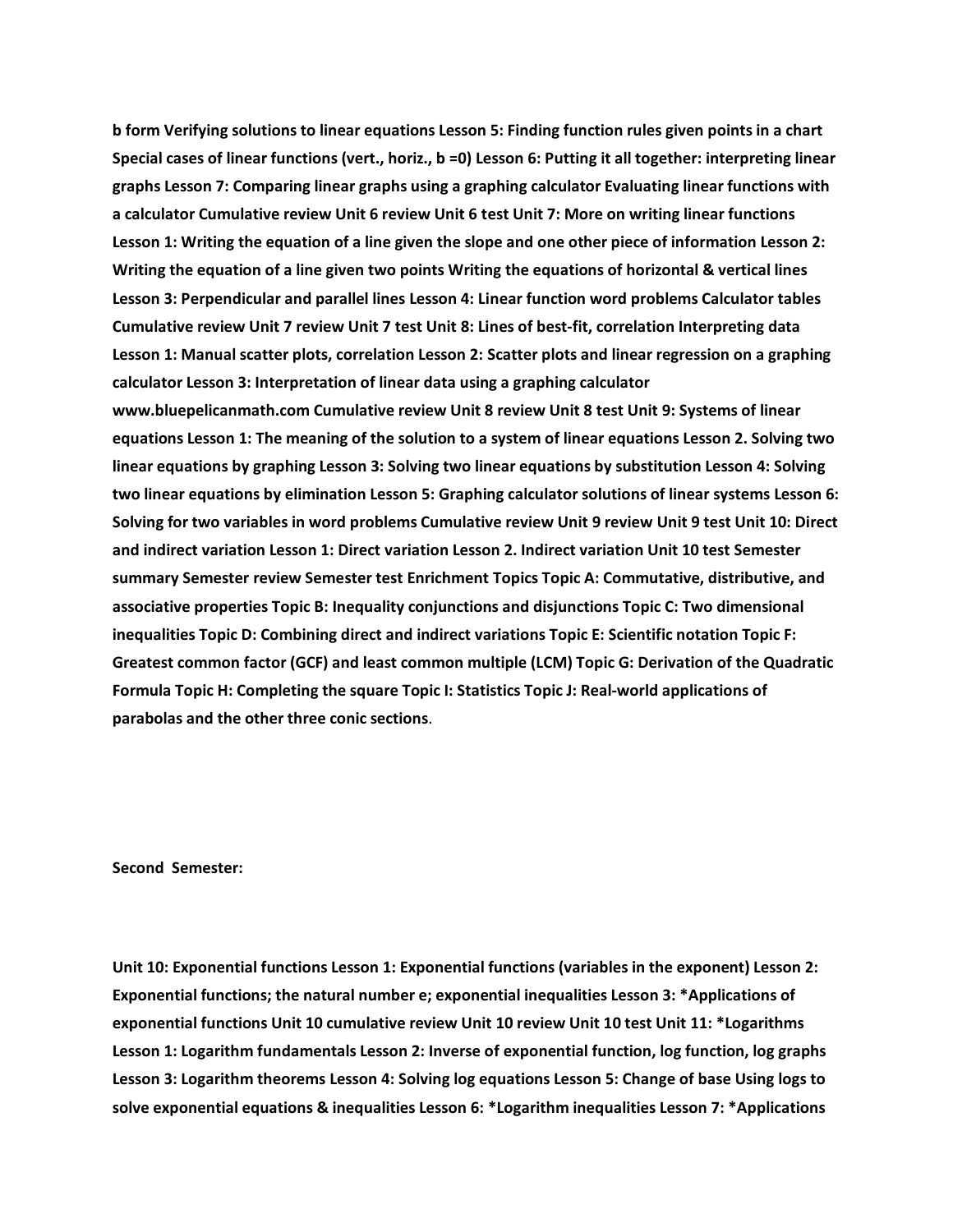**of logarithms Unit 11 cumulative review Unit 11 review Unit 11 test Unit 12: Rational expressions Lesson 1: Dividing polynomials; the remainder theorem Lesson 2: Simplifying rational expressions (multiplying & dividing) Lesson 3: Adding and subtracting rational expressions Lesson 4: \*Factoring a3 – b3 , more rational expressions Lesson 5: Complex fractions www.bluepelicanmath.com Lesson 6: Direct and inverse variation Lesson 7: \*Rational and irrational numbers; classifying roots Unit 12 cumulative review Unit 12 review Unit 12 test Unit 13: Regression Lesson 1: Linear regression Lesson 2: Higher order regression Unit 13 cumulative review Unit 13 test**

## **Grading Policy**

**Your grade consists of tests, quizzes, homework, class work, journal writing and projects which are assigned a point value. Grades will be calculated by dividing the total number of points that you have earned by the maximum number of points that you could have earned and calculating a percent.**

### **Common Core Standards:**

**A.CED.1 Create equations and inequalities in one variable and use them to solve problems. (Include equations arising from linear and quadratic functions, and simple rational and exponential functions.) o A.REI.3 Solve linear equations and inequalities in one variable, including equations with coefficients represented by letters.**

**F.IF.4 For a function that models a relationship between two quantities, interpret key features of the graph and the table in terms of the quantities, and sketch the graph showing key features given a verbal description of the relationship.** ★ **F.IF.9 Compare properties of two functions each represented in a different way (algebraically, graphically, numerically in tables, or by verbal descriptions).** § **Includes understanding functions, domain, range, intercepts, rate of change, graphing linear and exponential functions, and properties with rational exponents.**